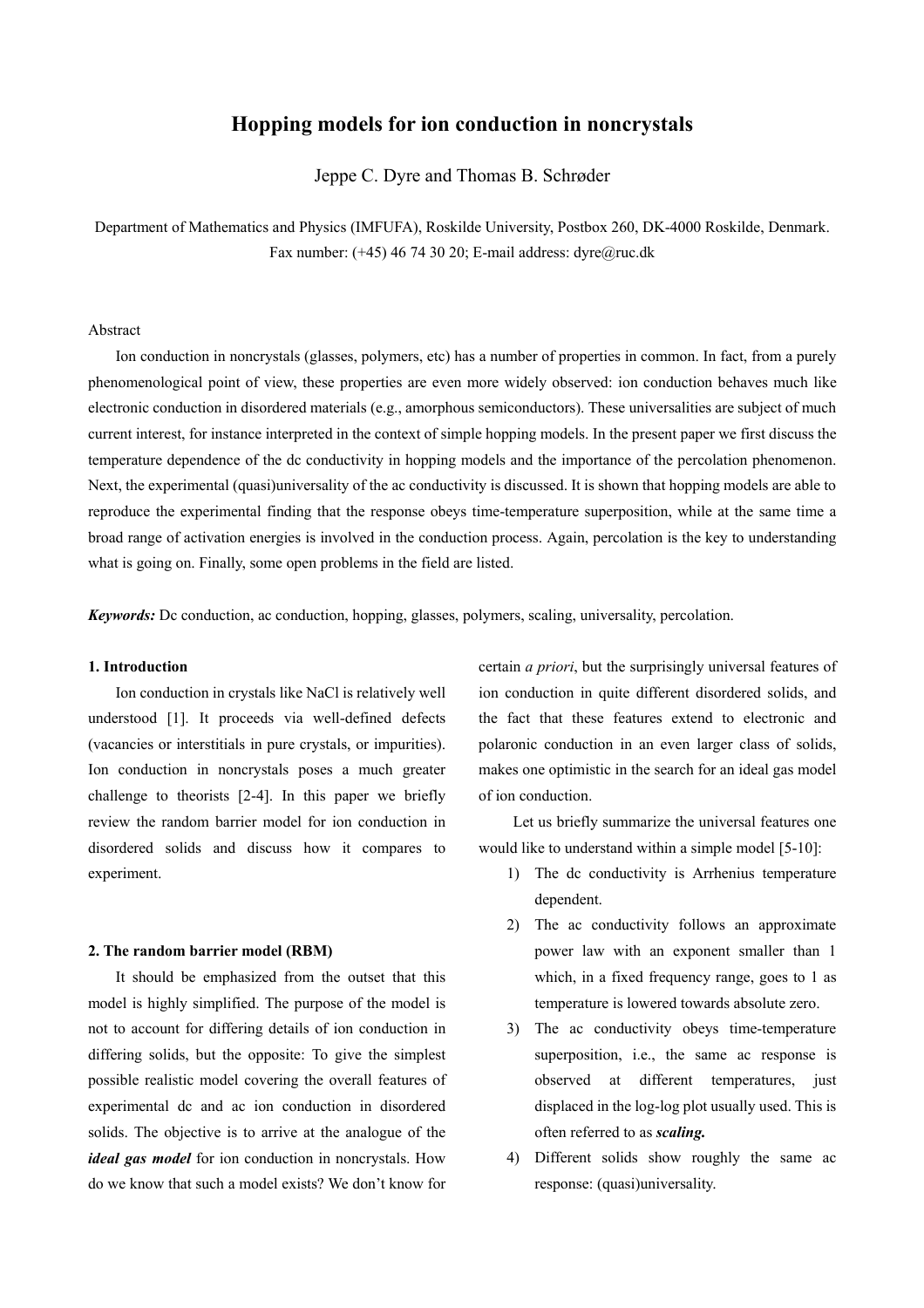The random barrier model concerns the motion of completely non-interacting particles on a cubic lattice. Thus not only is Coulomb repulsion ignored, but so is the self-exclusion which is present in all ion conductors (i.e., the fact that there is only room for one ion in each potential energy minimum in the solid structure). This may seem completely unrealistic, but it is not difficult to arrive at the equation describing non-interacting particles by linearizing a more general master equation (see, e.g., Ref. 10 and its references).

The random barrier model (RBM) has one further simplification, namely that the potential felt by the non-interacting charge carriers has all equal minima (Fig. 1). Again this may be justified from more general principles [10] which we shall not discuss further here. Finally, the RBM assumes the ion sites are situated on a simple cubic lattice.

**Fig. 1:** *Typical potential for a system described by the RBM, shown here in one dimension. The barriers are assumed to vary randomly according to some probability distribution. The arrows indicate the two possible jumps for the charge carrier shown. In an external electric field the potential is tilted in one direction and a current flows.* 

# **2. Three 'classical' arguments against barrier distributions**

 In disordered solids like glasses or polymers it seems eminently reasonable to assume that not all ion jumps involve barriers of exactly the same height. This was discussed in the literature already back in the 1950´s. However, this idea was rejected because it was thought to be inconsistent with well-established experimental facts. The following three facts were used as arguments against barrier distributions:

- 1) The dc conductivity is Arrhenius temperature dependent.
- 2) The frequency marking onset of ac conduction is Arrhenius temperature dependent with the same activation energy as the dc conductivity.
- 3) The ac conductivity obeys time-temperature superposition, i.e., it is possible to scale data at different temperatures to one single master curve.

The reasoning [5,11-13] based on these 3 points which apparently rules out any but an extremely narrow barrier distribution goes as follows:

- 1) Whenever there are barriers of differing sizes involved in the conduction process one would not expect a simple Arrhenius temperature-dependent dc conductivity. After all, which one of the many barriers involved should be chosen as the overall dc conductivity activation energy? More precisely, one should expect a non-Arrhenius behavior with smaller activation energies dominating at low temperatures where it is important to take advantage of these (perhaps relatively few), and larger activation energies gradually coming into play as temperature is increased.
- 2) Ac conduction must be due to ion motion over limited distances while dc conduction involves motion over extended distances (this, incidently, is absolutely correct). Consequently, one expects ac conduction to involve smaller barriers than dc conduction. And since the frequency which marks onset of ac conduction is a characteristic of ac conduction, the activation energy of this frequency must be smaller than that of the dc conductivity.
- 3) Any process involving a distribution of barriers must violate time-temperature superposition (unless the barrier distribution itself has a peculiar temperature dependence), because in a log-log plot the response must broaden as temperature is lowered. This is because the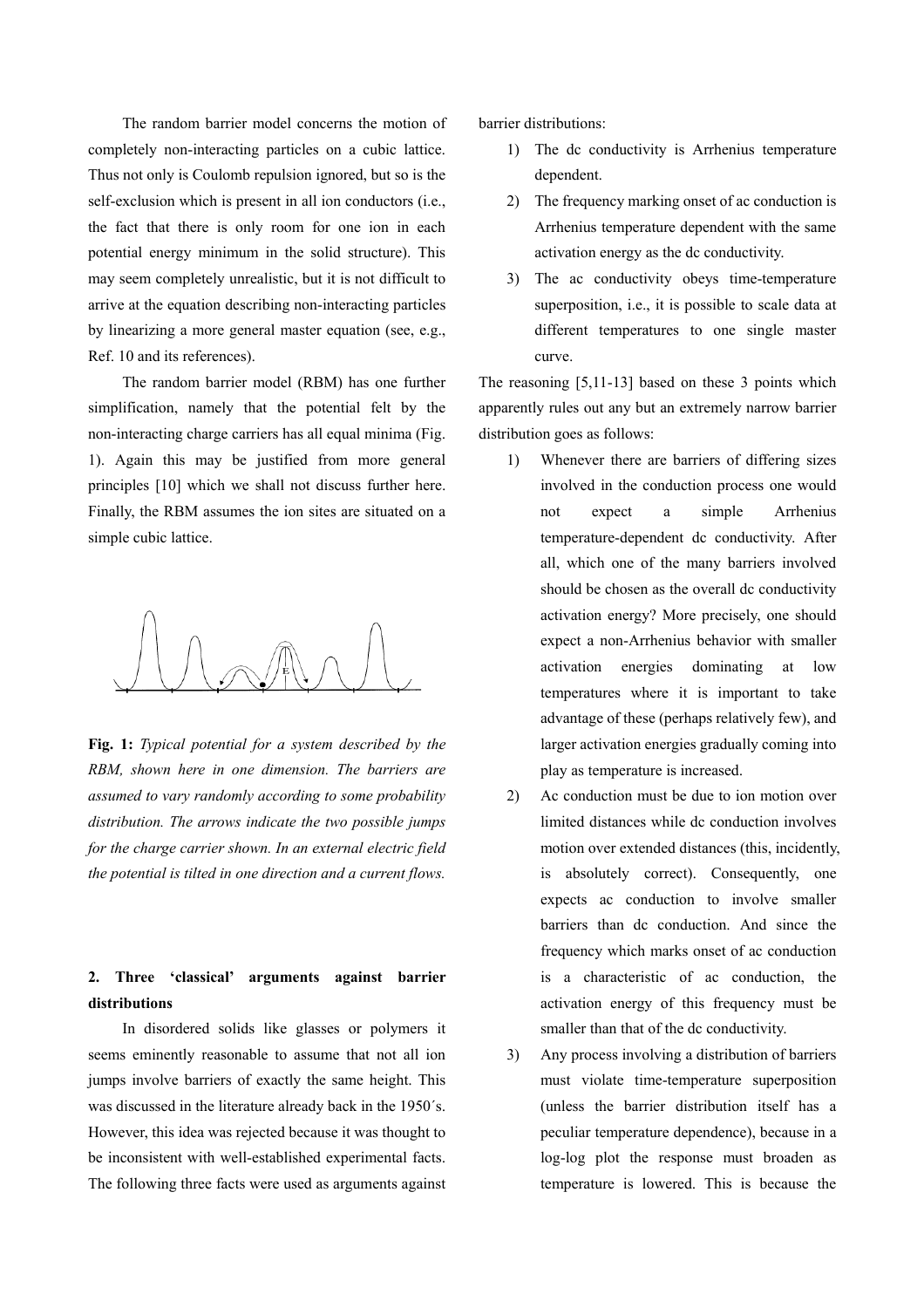relevant quantity entering the transition rate is barrier divided by temperature, implying that at low temperatures more and more decades of jump frequencies are involved in the conduction process.

We now argue that these classical objections, which seem at first sight quite convincing, are in fact not valid. A more detailed discussion of this point may be found in a recent review [10].

#### **3. Dc conductivity in the RBM**

The first challenge to the RBM is to explain the fact that the dc conductivity is Arrhenius and to identify the activation energy. The answer is provided by percolation theory, a mathematical theory which was not invented when people in the early 1950's ruled out barrier distributions (and not known to them after 1957 when the percolation phenomenon was first discussed in the scientific literature [14]).

Suppose the barrier heights denoted by E vary randomly and uncorrelated from lattice link to lattice link of the RBM according to a probability distribution p(E). Consider the situation at low temperatures, i.e., where the barrier distribution is much broader than the thermal energy  $k_B T$ . We shall discuss ion motion in zero external field only, because according to the fluctuation-dissipation theorem the dc conductivity is proportional to the mean-square displacement per unit time in zero external field. Now, small barriers give rise to large jump rates, and the ions definitely prefer these. So most ion jumps proceed across small barriers. To extend the motion to infinity, however, some larger barriers obviously have to be overcome. The largest barrier which **must** be overcome to move to infinity becomes the dc conductivity activation energy. How to identify this? It is to answer this question [15,16] that percolation theory is necessary:

 Consider the case of a two-dimensional simple square lattice. Suppose the links linking neighboring lattice sites are marked according to increasing barrier height. At some point in this process, referred to as the

percolation threshold, an infinite cluster of marked links appear. This situation is illustrated in Fig. 2.





**Fig. 2:** *Percolation on a two-dimensional square lattice. The upper picture shows the situation below the percolation threshold where there is no infinite cluster of marked links, the lower picture shows the situation above the threshold. The largest barrier on the infinite cluster is the dc conductivity activation energy.* 

When an infinite cluster of marked links appears (termed the percolation cluster) no larger barriers need to be overcome in order for the ion to move to infinity, corresponding to carrying a dc current. Thus, all barriers on the percolation cluster are in principle relevant for determining the dc conductivity activation energy, but no larger barriers. However, because temperature is by assumption low, the jump rates on the percolation cluster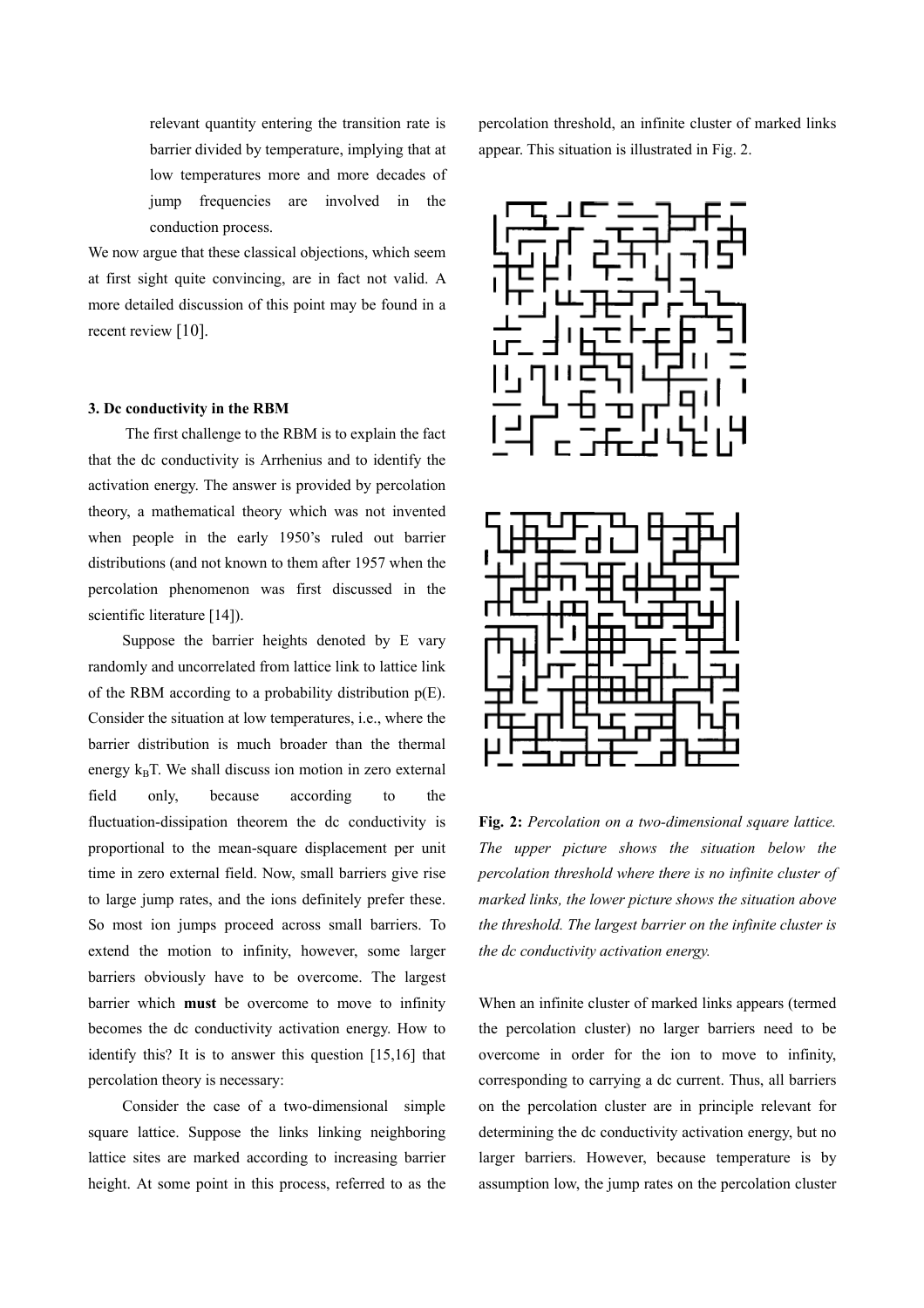cover several decades. Consequently, the largest barrier **4. Ac conductivity in the RBM** on this cluster presents a bottleneck to the ion motion, and this largest barrier completely dominates the overall rate of motion. It is this largest barrier which becomes the dc conductivity activation energy. And it is because of the percolation phenomenon – in particular the identification of a definite bottleneck barrier – that the dc conductivity is Arrhenius temperature dependent despite the fact that a range of barriers are involved. Curiously enough, percolation theory is only relevant when a broad range of barriers is involved. So the classical argument that if there is any barrier distribution it must be quite narrow is as wrong as it could be: Only when the distribution is wide does one get an Arrhenius dc conductivity.



**Fig. 3:** *Computer simulations of the random barrier model in three dimensions with the uniform barrier distributions [10]. (a) shows the real part of the conductivity as function of angular frequency (in suitable units [10]) at different inverse temperatures* β*, (b) shows how these data may be scaled to one single master curve which is valid in a wider and wider frequency range as temperature is lowered.* 

What are the RBM-predictions for the ac conductivity? Figure 3 shows results of extensive computer simulations of the model. Clearly, a master curve is arrived at as the data of Fig. 3a are scaled by suitable displacements in the log-log plot (Fig. 3b), a master curve which as temperature is lowered applies in a wider and wider frequency range around the ac onset frequency. We conclude that the RBM obeys time-temperature superposition. This disproves the above classical argument 3) against barrier distributions. Our simulations [10] also show that the onset frequency has the same temperature dependence as the dc conductivity, a point we shall not dwell on here although it is an important manifestation of the celebrated Barton-Nakajima-Namikawa (BNN) relation [17-19].



**Fig. 4:** *Computer simulations of the random barrier model for several barrier distributions [10]. The figure shows the ac conductivity relative to the dc conductivity as function of scaled frequency at low temperatures. The dots are shown as a guide to the eye giving a line of slope one, while the two other curves give two different analytical approximations to the universal ac conductivity. The full line is the classical effective medium approximation (EMA) (today more advanced analytical approximations are available [10]).*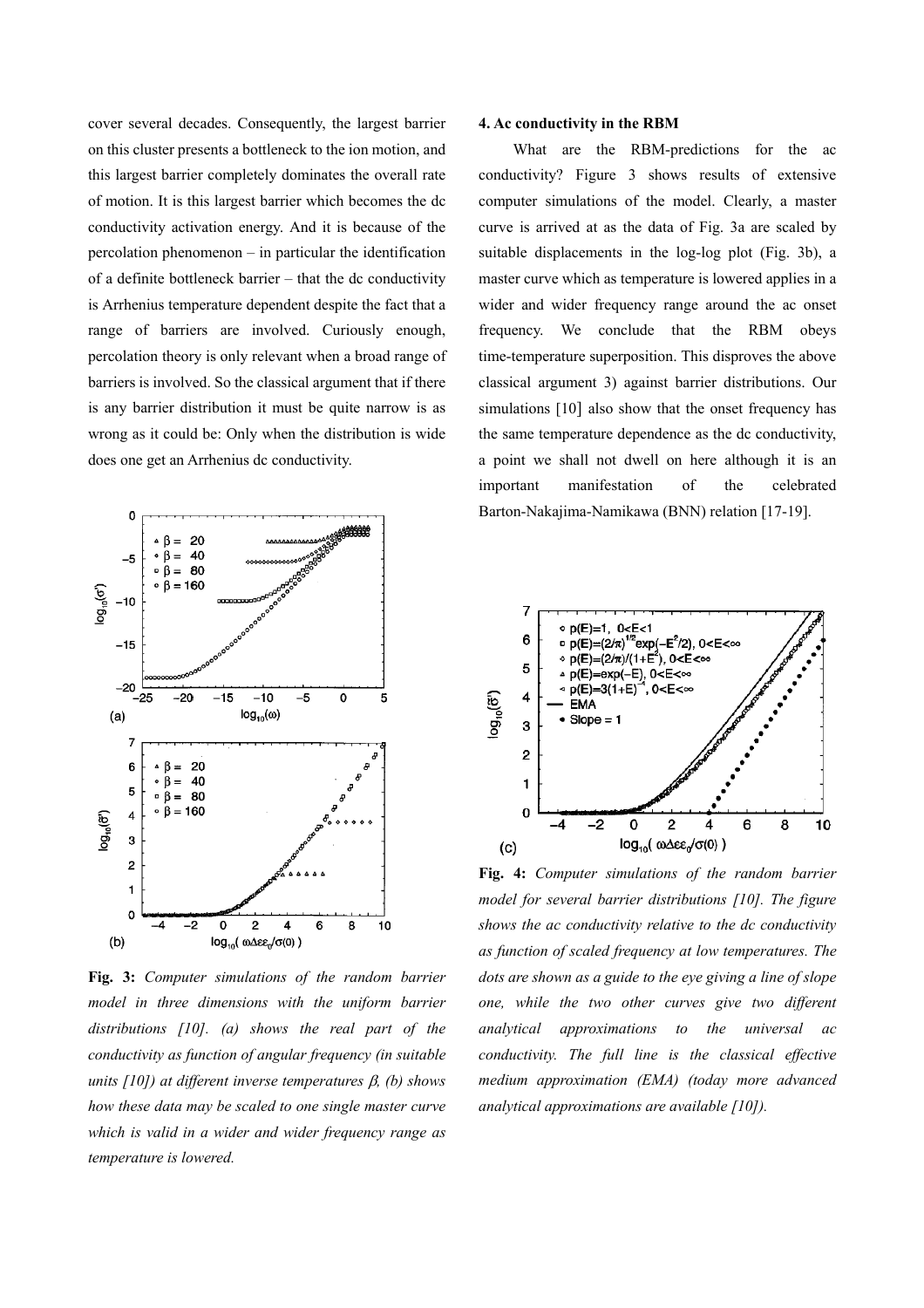There is one further important point where the RBM reproduces experiment, namely ac universality. Figure 4 shows results of computer simulations of the RBM for several different probability distributions. This figure shows that there is universality of the ac response in the RBM. We shall not discuss the correct recipe for scaling the frequency (which was recently a subject of some debate in the scientific literature [20-23]), but just note that the onset frequency is roughly proportional to the dc conductivity in the simulations. As already mentioned, this is also seen in experiment – apparently without exception.

Close inspection of Figs. 3 or 4 reveals that the universal ac conductivity is not an exact power law as function of frequency. Rather, the ac conductivity is an approximate power law with an exponent below one, which goes slowly to one as (scaled) frequency goes to infinity. This is in agreement with experiment. In particular, we note that as temperature is lowered, by measuring in a fixed frequency range, one effectively measures further and further out on the master curve and thus finds an approximate frequency power law exponent which goes to one. This is also observed.

The frequency exponent close to one referred to above found at low temperatures or very high frequencies is usually referred to as the "nearly constant loss" (NCL). This is another universal feature which the model reproduces, but as shown in the recent literature (see, e.g., [24,25] and their references) there are other possible explanations. Nevertheless it is encouraging, we feel, that the simple RBM is able to reproduce even this feature.

To summarize the computer simulations of the RBM, the model predicts a) time-temperature superposition at low temperatures, b) universality of the ac response, and finally c) that the frequency marking onset of ac conduction has the same activation energy as the dc conductivity. How can this be understood physically? The answer is, it turns out is again, that the percolation phenomenon is responsible. It is not possible here to argue for this in detail (see [10]), but we can very briefly sketch the reasoning: Once one has established that percolation explains the Arrhenius temperature

dependence of the dc conductivity as due to the fact that the dc current mainly runs on the percolation cluster, it is tempting to guess that even the ac current runs mainly on the percolation cluster. This is not quite correct, but the universal part of the ac current does indeed run on the percolation cluster [work to be published], and the universal behavior is dominated by barriers close to the dc conductivity activation energy. This fact explains not only why the onset frequency has this activation energy but also universality: The only relevant number is the value of  $p(E)$  at the dc conductivity activation energy, and even this number is "scaled away" when simulation data are scaled to arrive at the master curve. Another way of expressing this is to say that at low temperatures (in the so-called "extreme disorder limit") any barrier distribution is effectively flat. Note also that this explains time-temperature superposition: Lowering the temperature really does not change anything but the values of the jump rates (not their probabilities relative to one another).

#### **5. The RBM versus experiment**



**Fig. 5:** *RBM-prediction for the ac conductivity versus data on Sodium Germanate glasses [21] with varying Sodium concentration. The open symbols are the experimental data while the full symbols give the RBM-universality prediction. "Hopping DCA" is the diffusion cluster approximation [10] (please ignore the "Macroscopic DCA").*